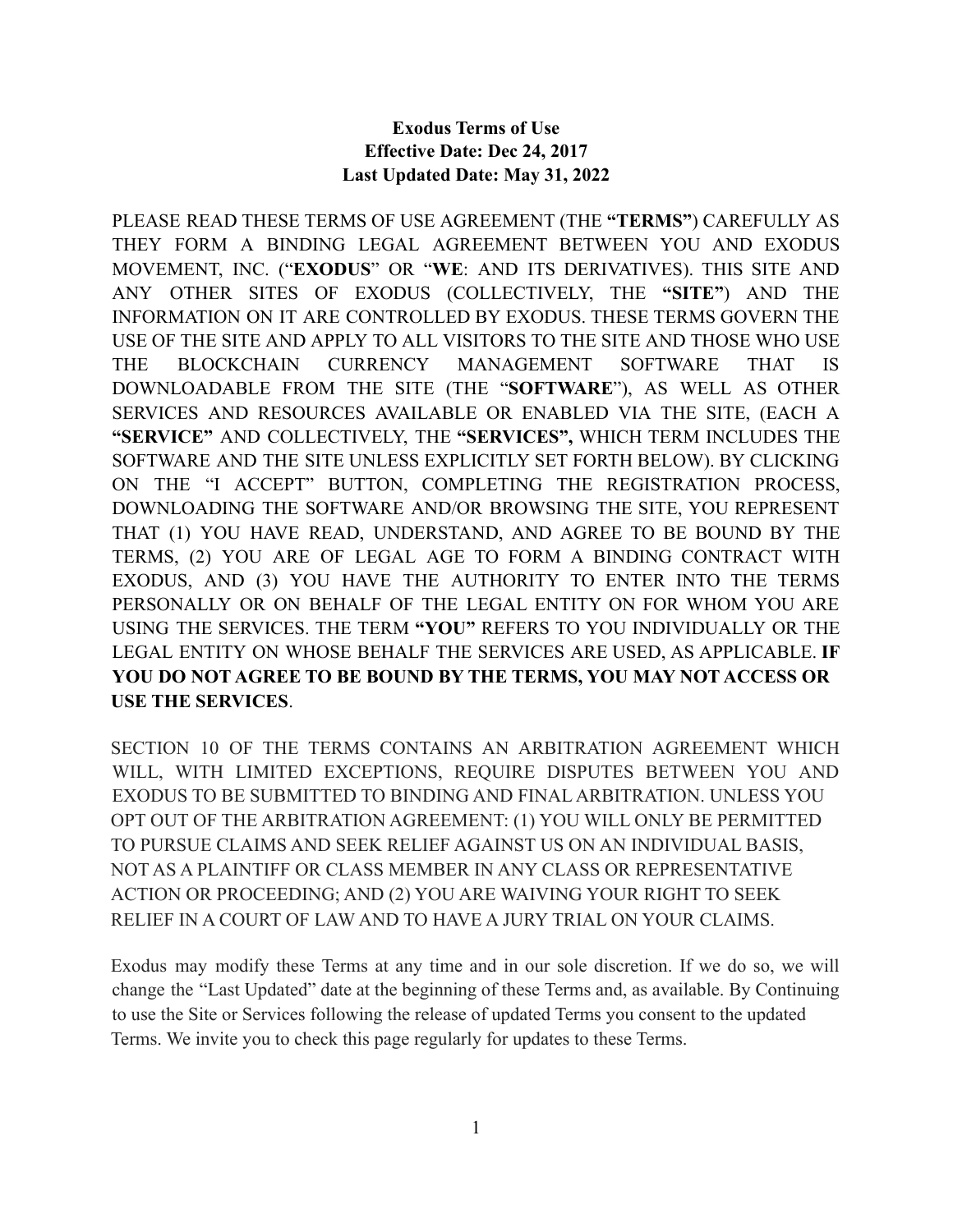- 1. **Use of the Services.** The Software, the Site, the Services, and the information and content available therein (**"Exodus Content"**) are protected worldwide by copyright laws. Subject to the Terms, Exodus grants you a limited license to reproduce portions of Exodus Content solely as required to use the Services for your personal or internal business purposes. Unless otherwise specified by Exodus in a separate license, your right to use any Exodus Content is subject to these Terms. **Exodus is not a bank or financial institution and does not provide investment or financial advice or consulting services to users of the Services. We are solely the provider of the Services.**
- **1.1. Exodus Software.** Use of the Software is governed by these Terms. Exodus delivers the Software via download and Exodus will not provide you with any tangible copy of the Software. Subject to your compliance with the Terms, Exodus grants you a nonassignable, non-transferable, non-sublicensable, revocable, and non-exclusive license to use the Software on computers you own or control solely for your personal or internal business purposes. **Because the Software is locally installed, you are responsible for the security of the device on which it is installed, including ensuring that you keep anti-virus software current and otherwise protect the device on which the Software is installed against malware. Exodus is not responsible for any loss or damages – including loss of funds or lockout from accounts accessed via the Software – resulting from your failure to keep the device on which the Software is installed safe and free of any malware. Exodus cannot recover passwords or unlock account information stored on the Software in any circumstances, including if the Software is compromised by malware on your computer, and it is your sole responsibility to take all reasonable precautions to secure and backup your copy of the Software and the information stored on it.**
- **1.2. Updates.** The Software and Services are evolving and you may be required to accept or install updates to the Software or Services, or update third-party software (i.e., browsers or OS) in order to keep using the Software or Services or access their latest features, including security updates. We may update the Software and Services at any time, without providing notice.
- **1.3. Certain Restrictions.** By accessing the Services, you agree not to: (a) license, sell, rent, lease, transfer, assign, reproduce, distribute, host or otherwise commercially exploit the Services or Exodus Content, or any portion thereof, including on a service bureau or equivalent basis; (b) frame or enclose any trademark, logo, or other Exodus Content, (including images, text, page layout or form); (c) use any metatags or other "hidden text" using Exodus' name or trademarks; (d) modify, translate, adapt, merge, make derivative works of, disassemble, decompile, reverse compile or reverse engineer any part of the Services or Software (except to the extent this restriction is expressly prohibited by applicable law); (e) use any manual or automated software, devices or other processes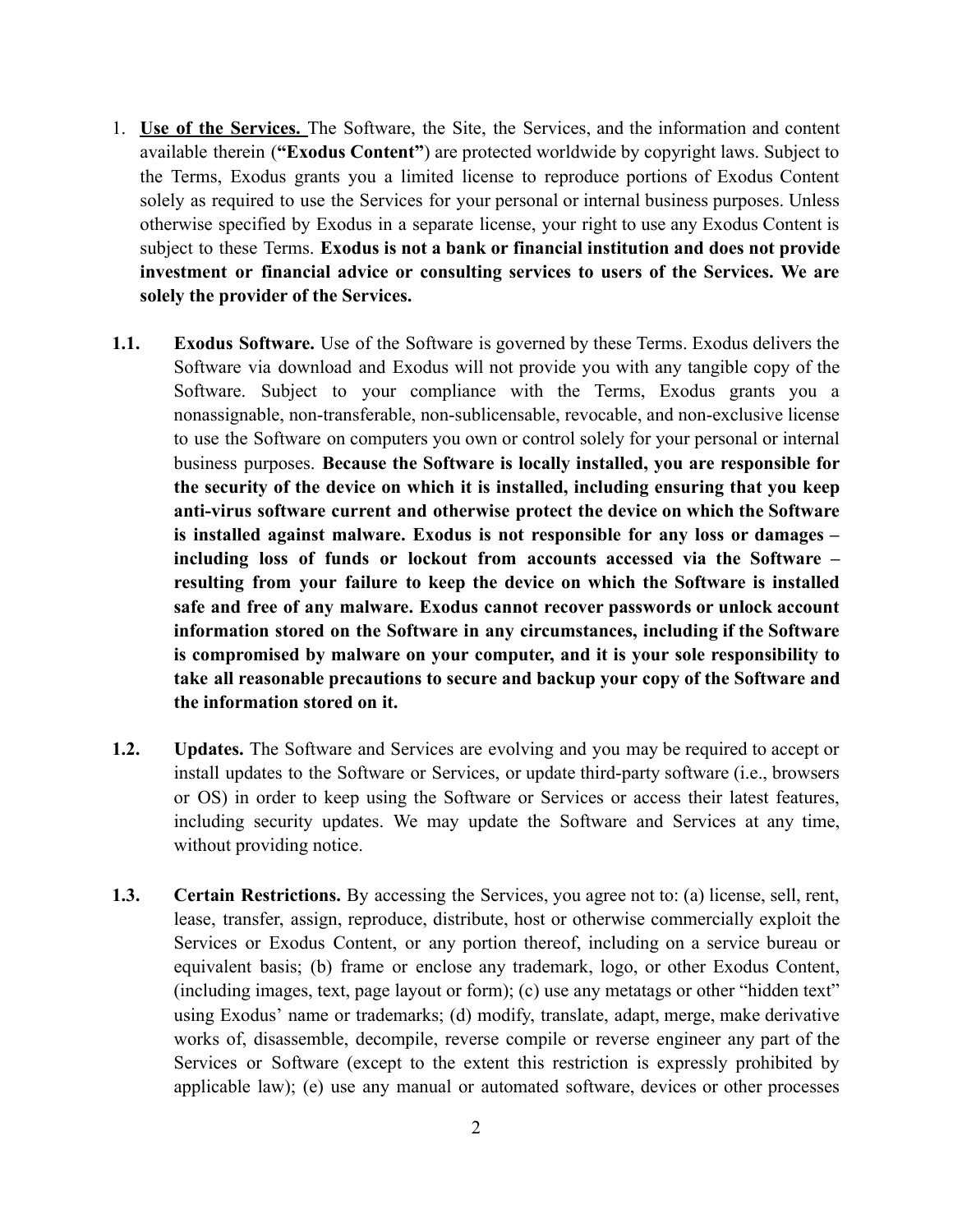(including spiders or other data mining tools) to "scrape" or download data from any web pages in the Site (except that we grant operators of public search engines revocable permission to do so for the sole purpose of creating publicly available searchable indices (but not caches or archives) of such content; (f) access the Site, Services, or Software in order to build a similar or competitive Site, Services, or Software; (g) copy, reproduce, distribute, republish, download, display, post or transmit any Exodus Content except as expressly permitted herein; and (h) remove or destroy any copyright notices or other proprietary markings contained on or in the Services or Exodus Content. Exodus, its suppliers and service providers reserve all rights not granted in the Terms. Any unauthorized use of the Services terminates the licenses granted by Exodus herein.

**1.4. Third-Party API Providers.** The Services may incorporate, or may provide access to, applications or materials that are hosted by another party, including (i) crypto assets, such as Ethereum and Bitcoin, (ii) cryptocurrency exchanges (for token-to-token exchanges), such as 1inch (1inch.io) Aeroswap (aeroswap.io), ChangeHero (changehero.io), Changelly (changelly.com), Changenow (changenow.io), Cripto InterCambio (criptointercambio.com), FTX International (ftx.com), FTX US (ftx.us), Jupiter (jup.io), n.Exchange (n.Exchange), Ramp Swaps, Ltd. (ramp.network), and Switchain (switchain.com), (iii) the lightning network such as Wallet of Satoshi, which requires you to create an account using your Exodus bitcoin wallet (walletofsatoshi.com) and (iv) other third-party services such as tZERO ATS, LLC, tZERO Markets, LLC, Electronic Transaction Clearing, Inc., DBA Apex Pro., and Next Gen Blockchain Technologies, Ltd DBA SportX (in select markets) (collectively, "Third Party Services''). **You understand and agree that all cryptocurrency exchanges provided through the Services are executed by Third Party Service providers, and that Exodus does not itself directly exchange virtual currencies.** Access to Third Party API Providers may be geo-blocked for residents of certain countries and certain states of the United States. There can be no assurance that any security measures that we or our third-party service providers have implemented will be effective against current or future security threats. While we take steps in an effort to protect the security of our platform and the availability, integrity, confidentiality and security of our data, our security measures or those of our third-party providers could fail and result in unauthorized access to or use of our platform or unauthorized, accidental or unlawful access to, or disclosure, modification, misuse, loss or destruction of, our or our customers' data. Private keys may also be compromised if customers choose to store their private keys in non-secure systems, such as third-party email services, which may be susceptible to security breaches and security incidents, despite our efforts to discourage our customers from engaging in these practices. Although such incidents are outside of our control and do not relate to any insecurity or vulnerability on the part of the Exodus Platform, customers may nevertheless blame or become dissatisfied with the Exodus Platform as a result of these negative experiences. **Do not share any credential, private key, or other**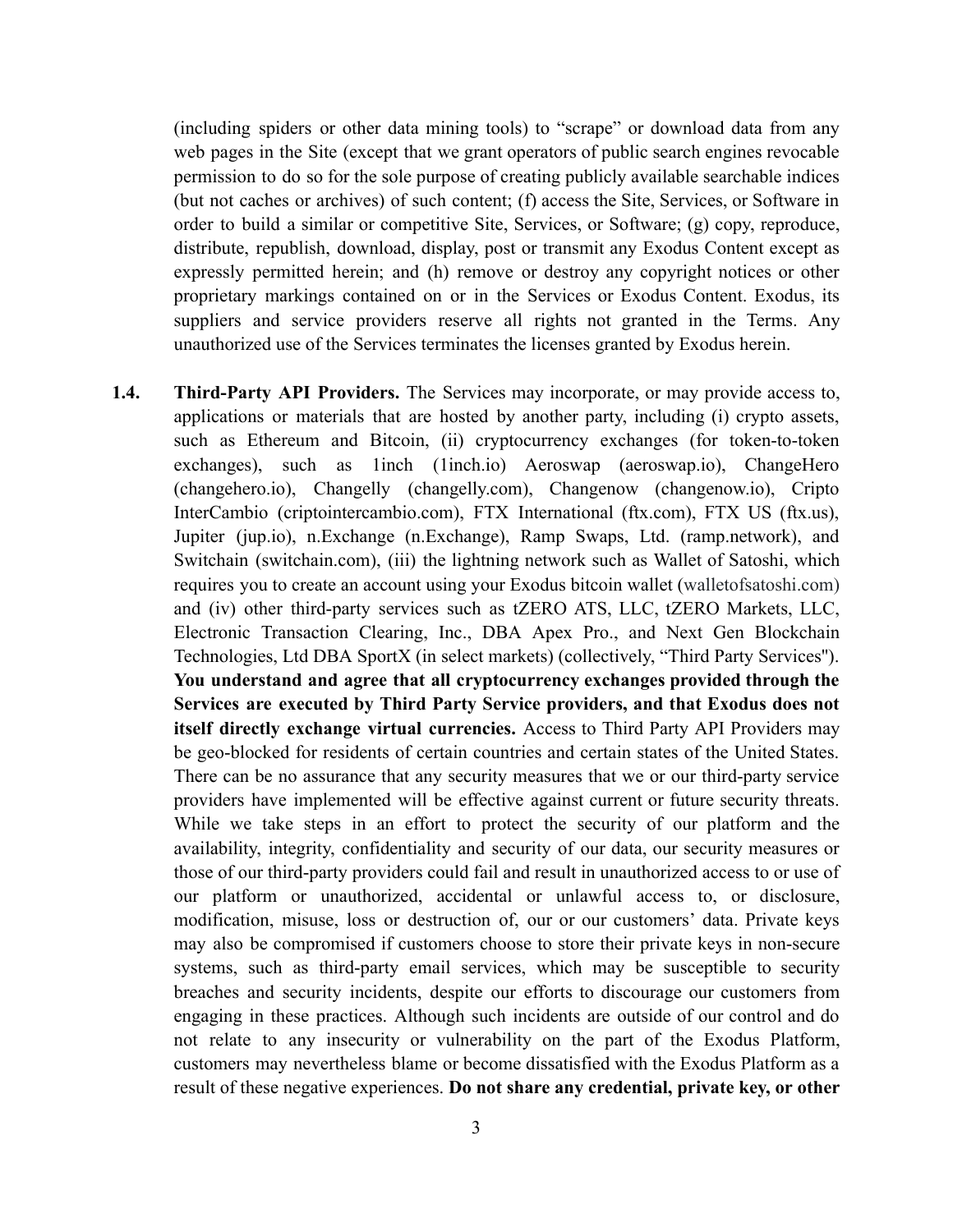**sensitive information with any third party without validating their legitimacy.** Third Party API Providers are available to you, subject to the terms and conditions of each third party provider. To the extent Third Party API Providers have terms that differ from these Terms, you may be required to agree to those terms in order to access their Software, Site, or Services. **We do not control the terms, policies, or performance of any third party, and are not responsible for any performance, or failure to perform, of any Third Party Software, Site, or Services, including exchange rates, processing of transactions, and similar activities. We do not provide customer support for transactions performed on third-party API provider's Software, Site, or Services. When you leave the Exodus software and access the third-party's software, their Terms of Service govern the transaction**

- **1.5. User Content**. You are responsible for all data and information provided or uploaded by you to the Services ("**User Content**"), whether publicly posted (i.e., in a user forum, if applicable) or privately transmitted (i.e., to us in connection with a support request). You are solely responsible for the accuracy and completeness of User Content you submit, and represent and warrant that you have all rights required in order to post such User Content. We may, in our sole discretion, delete any User Content that we determine violates these Terms. To the extent that you provide us with or we may have access to any information that allows us to identify you or any other individual ("**Personal** Information<sup>"</sup>) in connection with your use of the Services, we will preserve, safeguard, and use such information as set forth in our Privacy Policy.
- **1.6. Necessary Equipment and Software.** You must provide all equipment and software necessary to connect to use the Services. You are solely responsible for any fees, including Internet connection or mobile fees, that you incur when accessing or using the Services.

### 2. **Ownership.**

- **2.1. Generally.** Exodus and its suppliers own all right, title and interest in and to the Exodus content contained within the Software, Site, and Services. You will not remove, alter or obscure any copyright, trademark, service mark or other proprietary rights notices incorporated in or accompanying the Exodus Content.
- **2.2. Trademarks.** Exodus Movement, Inc. and other related graphics, logos, service marks and trade names used on or in connection with the Services are the trademarks of Exodus and may not be used without permission in connection with any third-party products or services. Other trademarks, service marks and trade names that may appear on or in the Site or Services are the property of their respective owners.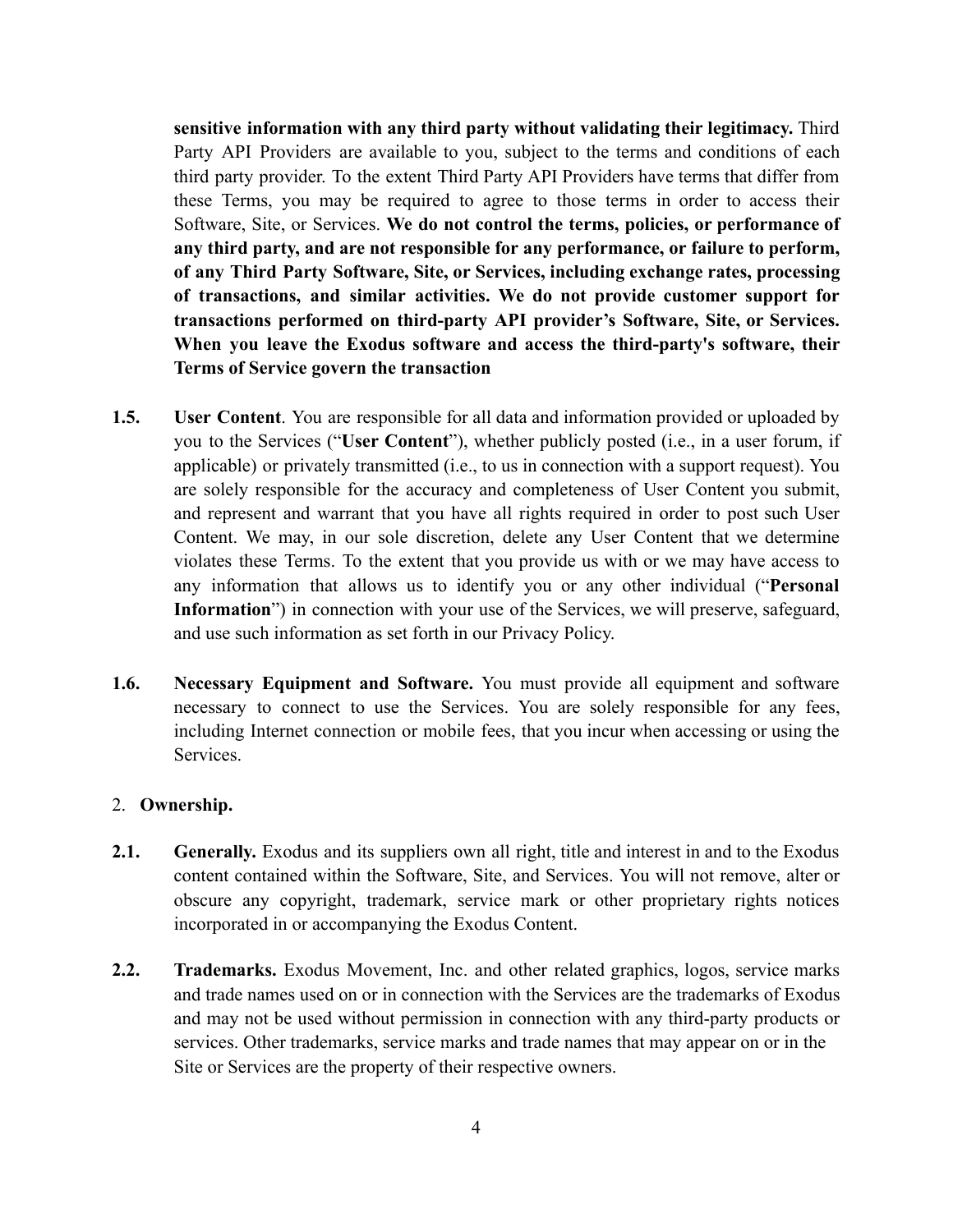- **2.3. User Content**. You own your User Content. By posting, displaying, sharing or distributing User Content on or through the Software, Site, or Services, you grant us, and any Third Party API Provider used in connection with the Services, a nonexclusive license to use the User Content solely for the purpose of operating the Services. Except as prohibited by applicable law, we may disclose any information in our possession (including User Content) in connection with your use of the Services, to (a) comply with legal process; (b) enforce these Terms, (c) respond to your requests for customer service, or (d) protect the rights, property or personal safety of Exodus, our employees, directors or officers, partners and agents, or members of the public.
- **2.4. Feedback.** You may provide ideas, suggestions, documents, and/or proposals about the Services to Exodus through any means (**"Feedback"**), and you grant Exodus a fully paid, royalty-free, perpetual, irrevocable, worldwide, non-exclusive, and sublicensable right and license to use Feedback for any legitimate purpose.
- 3. **User Conduct.** You may not use the Software, Site, or Services for any purpose that is prohibited by the Terms or applicable law. You will not (and will not permit any third party to) take any action or make available any content on or through the Site, Software, or Services that: (a) infringes any intellectual property rights of any person or entity; (b) is unlawful, threatening, harassing, defamatory, libellous, deceptive, fraudulent, invasive of another's privacy, tortious, obscene, or offensive; (c) is unauthorized or unsolicited advertising, junk or bulk e-mail; (d) involves commercial activities and/or sales, such as contests, sweepstakes, barter, advertising, or pyramid schemes; (e) impersonates any person or entity, including any employee or representative of Exodus; (f) interferes with the proper functioning of the Software, Site, or Services; (g) engages in any potentially harmful acts directed against the Software, Site, or Services, including violating any security features, introducing viruses, worms, or similar harmful code into the Software, Site, or Services; or (h) attempts to do any of the foregoing.
- 4. **Investigations.** Although Exodus does not generally monitor user activity on the Software, Site or Services, if Exodus becomes aware of any possible violations by you of any provision of the Terms, Exodus may investigate such violations, at its sole discretion; take any of the actions set forth in Section 10 below.
- 5. **Indemnification.** You agree to indemnify and hold Exodus harmless from any losses, costs, liabilities and expenses (including reasonable attorneys' fees) relating to or arising out of: (a) your use of, or inability to use, the Software, Site, or Services; (b) your violation of the Terms; (c) your violation of any rights of another party, including any other users of the Software, Site, or Services; or (d) your violation of any applicable laws, rules or regulations. Exodus may, at its own cost, assume the exclusive defense and control of any matter otherwise subject to indemnification by you, in which event you will fully cooperate with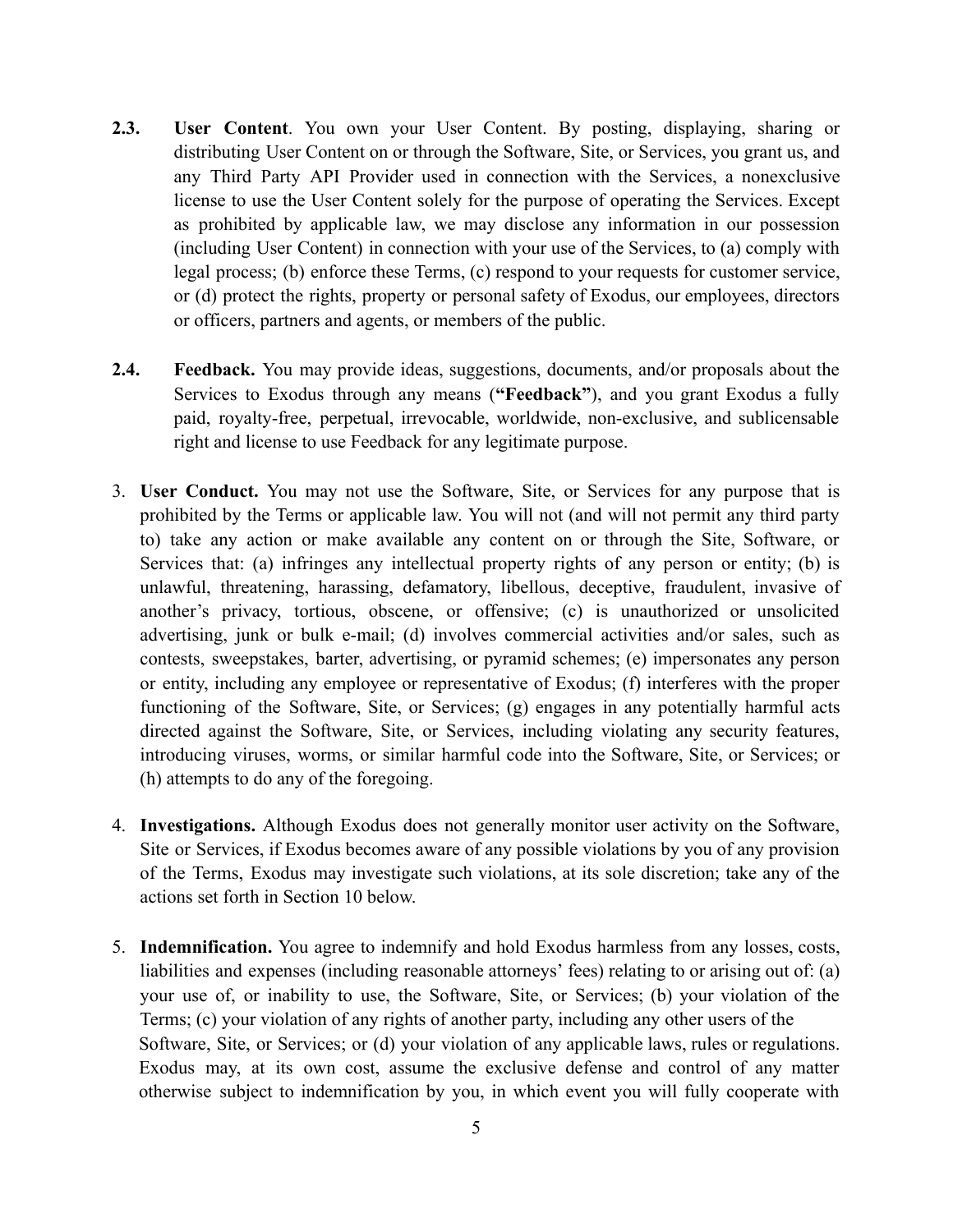Exodus in asserting any available defenses. This provision does not require you to indemnify any Exodus Party for any fraud, gross negligence, or wilful misconduct in connection with the Services.

## 6. **Disclaimer of Warranties.**

- **6.1. As Is.** THE SOFTWARE, SITE, AND SERVICES ARE PROVIDED ON AN "AS IS" AND "AS AVAILABLE" BASIS, WITH ALL FAULTS, AND EXODUS EXPRESSLY DISCLAIMS ALL WARRANTIES, REPRESENTATIONS, AND CONDITIONS OF ANY KIND ARISING FROM OR RELATED TO THESE TERMS OR YOUR USE OF THE SITE, SERVICES, AND SOFTWARE, INCLUDING THE IMPLIED WARRANTIES OF MERCHANTABILITY AND FITNESS FOR A PARTICULAR PURPOSE. YOU ACKNOWLEDGE THAT, TO THE EXTENT ALLOWED BY APPLICABLE LAW, ALL RISK OF USE OF THE SITE, SERVICES, AND SOFTWARE RESTS ENTIRELY WITH YOU.
- **6.2. Beta Releases**. FROM TIME TO TIME, EXODUS MAY OFFER NEW "BETA" FEATURES OR TOOLS WITH WHICH ITS USERS MAY EXPERIMENT. SUCH FEATURES OR TOOLS ARE OFFERED SOLELY FOR EXPERIMENTAL PURPOSES, WITHOUT ANY WARRANTY OF ANY KIND, AND MAY BE MODIFIED OR DISCONTINUED AT EXODUS' SOLE DISCRETION.

**Third Party Conduct.** EXODUS IS NOT LIABLE, AND YOU AGREE NOT TO SEEK TO HOLD EXODUS LIABLE, FOR THE CONDUCT OF THIRD PARTIES ON OR ACCESSED VIA THE SOFTWARE, SITE, OR SERVICES, INCLUDING THE USE OFTHIRD PARTY API PROVIDERS'S SOFTWARE AND OR SERVICES. THE RISK OF INJURY FROM USE OF SUCH THIRD PARTY SOFTWARE AND SERVICES RESTS ENTIRELY WITH YOU .

## 7. **Limitation of Liability.**

**7.1. Disclaimer.** IN NO EVENT WILL EXODUS BE LIABLE FOR ANY LOST PROFITS, REVENUE OR DATA, INDIRECT, INCIDENTAL, SPECIAL, OR CONSEQUENTIAL DAMAGES, OR DAMAGES OR COSTS DUE TO LOSS OF PRODUCTION OR USE, BUSINESS INTERRUPTION, OR PROCUREMENT OF SUBSTITUTE GOODS OR SERVICES ARISING OUT OF OR IN CONNECTION WITH THE SERVICES, WHETHER OR NOT EXODUS HAS BEEN ADVISED OF THE POSSIBILITY OF SUCH DAMAGES, AND REGARDLESS OF THE THEORY OF LIABILITY ASSERTED.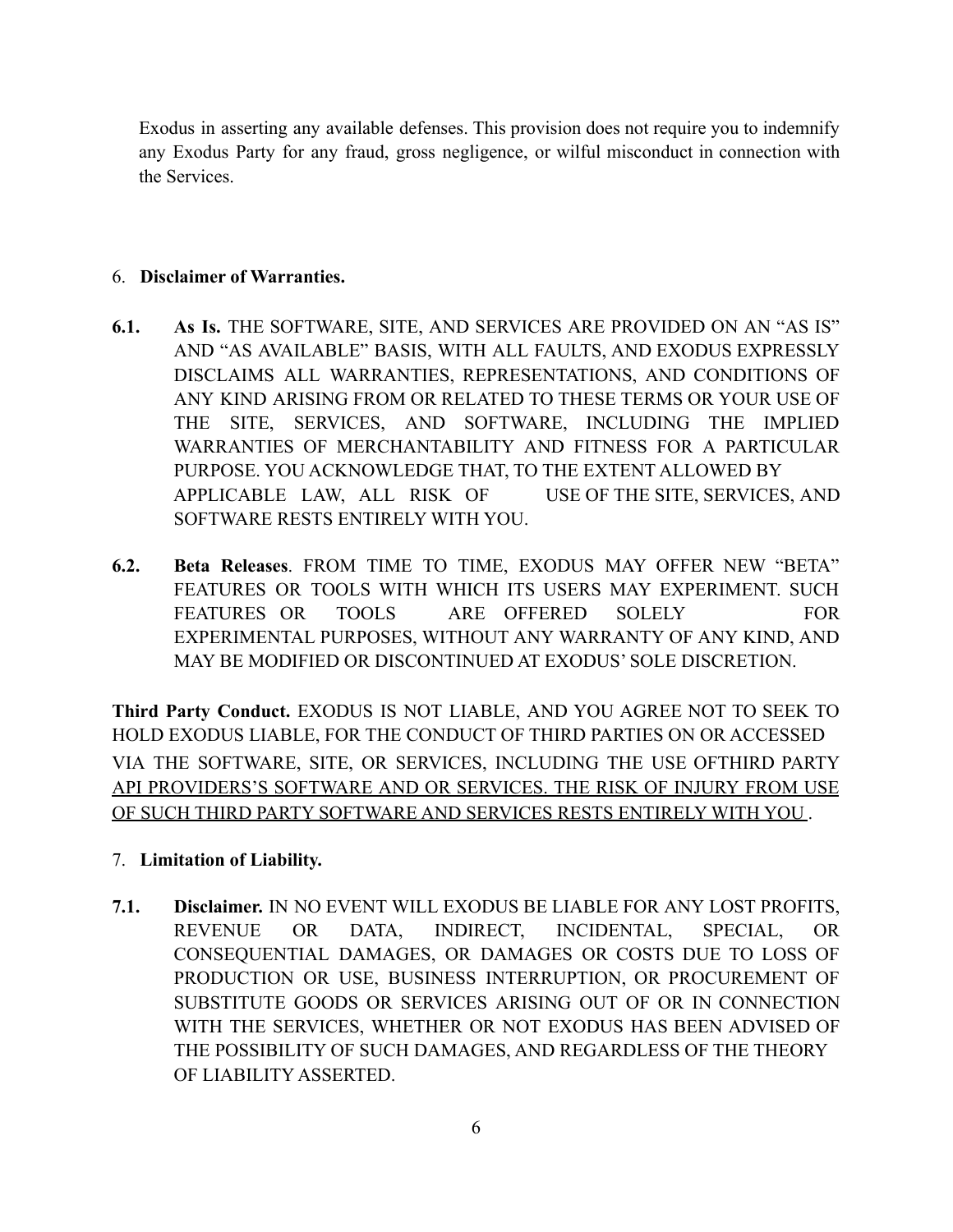- **7.2. Cap on Liability.** UNDER NO CIRCUMSTANCES WILL EXODUS BE LIABLE TO YOU FOR DAMAGES ARISING OUT OF THE USE OF OUR SOFTWARE, SITE, OR SERVICES EXCEEDING \$1000.
- **7.3. Exceptions.** The limitations in Sections 8.1 and 8.2 will not apply to damages caused by the fraud, gross negligence, or wilful misconduct of Exodus, or to the extent such limitations are precluded by applicable law (in which case Exodus' liability will be increased to the minimum amount required to comply with such law).

### 8. **Term and Termination.**

- **8.1. Term.** The Terms commence on the date when you accept them (as described in the preamble above) and remain in full force and effect for so long as you access or use the Software, Site, or Services, unless terminated earlier in accordance with this Section 9.
- **8.2. Termination by Exodus.** Exodus may, at any time and for any reason, cease providing any or all of the Software, Site, or Services, and/or terminate the Terms. Without limiting the foregoing, we may also terminate your access to any or all of the Exodus content.
- **8.3. Termination by You.** Except as set forth in Section 9.4, these Terms will be of no further force and effect with respect to you if you cease all use of the Services and Software and no longer visit the Site.
- **8.4. Effect of Termination.** Upon termination of any Service, your right to use the Software, Site, and Service will automatically terminate immediately. Exodus will not have any liability whatsoever to you for any suspension or termination. All provisions of the Terms which by their nature should survive termination of Services will do so, including Sections 2, 6, 7, 8, 9.4, 10 and 11.

# 9. **Dispute Resolution***. Please read this Section 10 (the "Arbitration Agreement") carefully. It requires you to arbitrate disputes with Exodus and limits the manner in which you can seek relief.*

**9.1.** Applicability of Arbitration. You agree that any dispute or claim relating in any way to your access or use of the Site, Services, or Software, or to any aspect of your relationship with Exodus, will be resolved by binding arbitration, rather than in court, except that (1) you may assert claims in small claims court if your claims qualify, so long as the matter remains in such court and advances only on an individual (non-class, non-representative) basis; and (2) you or Exodus may seek equitable relief in court for infringement or other misuse of intellectual property rights (such as trademarks, trade dress, domain names, trade secrets, copyrights, and patents). **This Arbitration Agreement will apply,**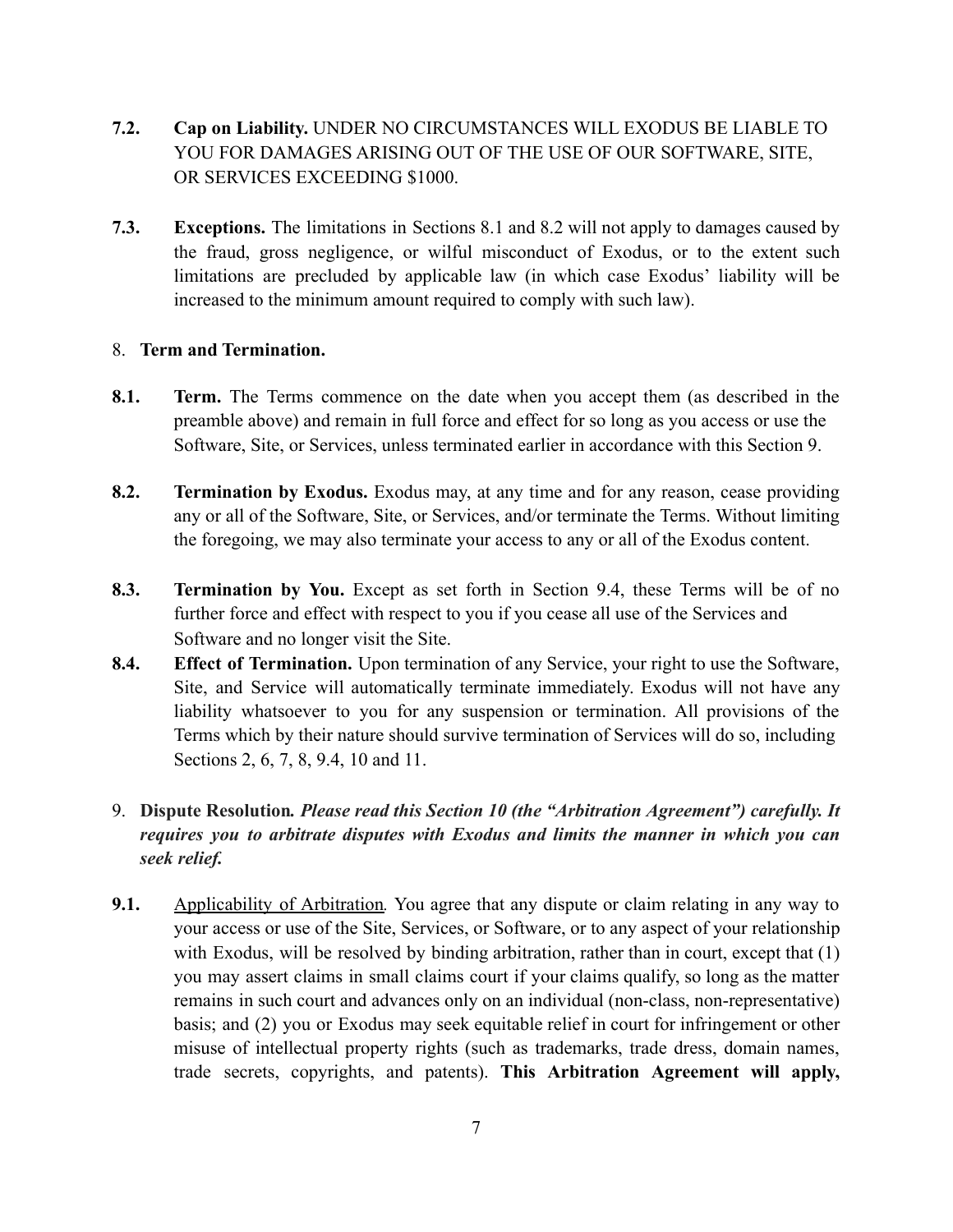**without limitation, to all claims that arose or were asserted before the Effective Date of this Agreement or any prior version of this Agreement.**

**IF YOU AGREE TO ARBITRATION WITH EXODUS, YOU ARE AGREEING IN ADVANCE THAT YOU WILL NOT PARTICIPATE IN OR SEEK TO RECOVER MONETARY OR OTHER RELIEF IN ANY LAWSUIT FILED AGAINST EXODUS ALLEGING CLASS, COLLECTIVE, AND/OR REPRESENTATIVE CLAIMS ON YOUR BEHALF. INSTEAD, YOU MAY BRING YOUR CLAIMS AGAINST EXODUS IN AN INDIVIDUAL ARBITRATION PROCEEDING. IF SUCCESSFUL ON SUCH CLAIMS, YOU COULD BE AWARDED MONEY OR OTHER RELIEF BY AN ARBITRATOR. YOU ACKNOWLEDGE THAT YOU HAVE BEEN ADVISED THAT YOU MAY CONSULT WITH AN ATTORNEY IN DECIDING WHETHER TO ACCEPT THESE TERMS, INCLUDING THIS ARBITRATION AGREEMENT.**

**9.2.** Arbitration Rules and Forum*.* The Federal Arbitration Act governs the interpretation and enforcement of this Arbitration Agreement. To begin an arbitration proceeding, you must send a letter requesting arbitration and describing your claim to our registered agent Exodus Movement, Inc. 2711 Centerville Road, Suite 400 Wilmington, DE 19808, with a copy to Exodus Movement, Inc. 15418 Weir Street, No. 333, Omaha, NE 68137. The arbitration will be conducted by JAMS, an established alternative dispute resolution provider. Disputes involving claims and counterclaims under \$250,000, not inclusive of attorneys' fees and interest, will be subject to JAMS's most current version of the Streamlined Arbitration Rules and procedures available at http://www.jamsadr.com/rules-streamlined-arbitration/; all other claims will be subject to JAMS's most current version of the Comprehensive Arbitration Rules and Procedures, available at http://www.jamsadr.com/rules-comprehensive- arbitration/. JAMS's rules are also available at www.jamsadr.com or by calling JAMS at 800-352-5267. If JAMS is not available to arbitrate, the parties will select an alternative arbitral forum. If the arbitrator finds that you cannot afford to pay JAMS's filing, administrative, hearing and/or other fees and cannot obtain a waiver from JAMS, Exodus will pay them for you. In addition, Exodus will reimburse all such JAMS's filing, administrative, hearing and/or other fees for claims totalling less than \$10,000 unless the arbitrator determines the claims are frivolous. Likewise, Exodus will not seek attorneys' fees and costs in arbitration unless the arbitrator determines the claims are frivolous.

You may choose to have the arbitration conducted by telephone, based on written submissions, or in person in New Castle County, Delaware. Any judgment on the award rendered by the arbitrator may be entered in any court of competent jurisdiction. All arbitration pleadings and proceedings will be conducted in English.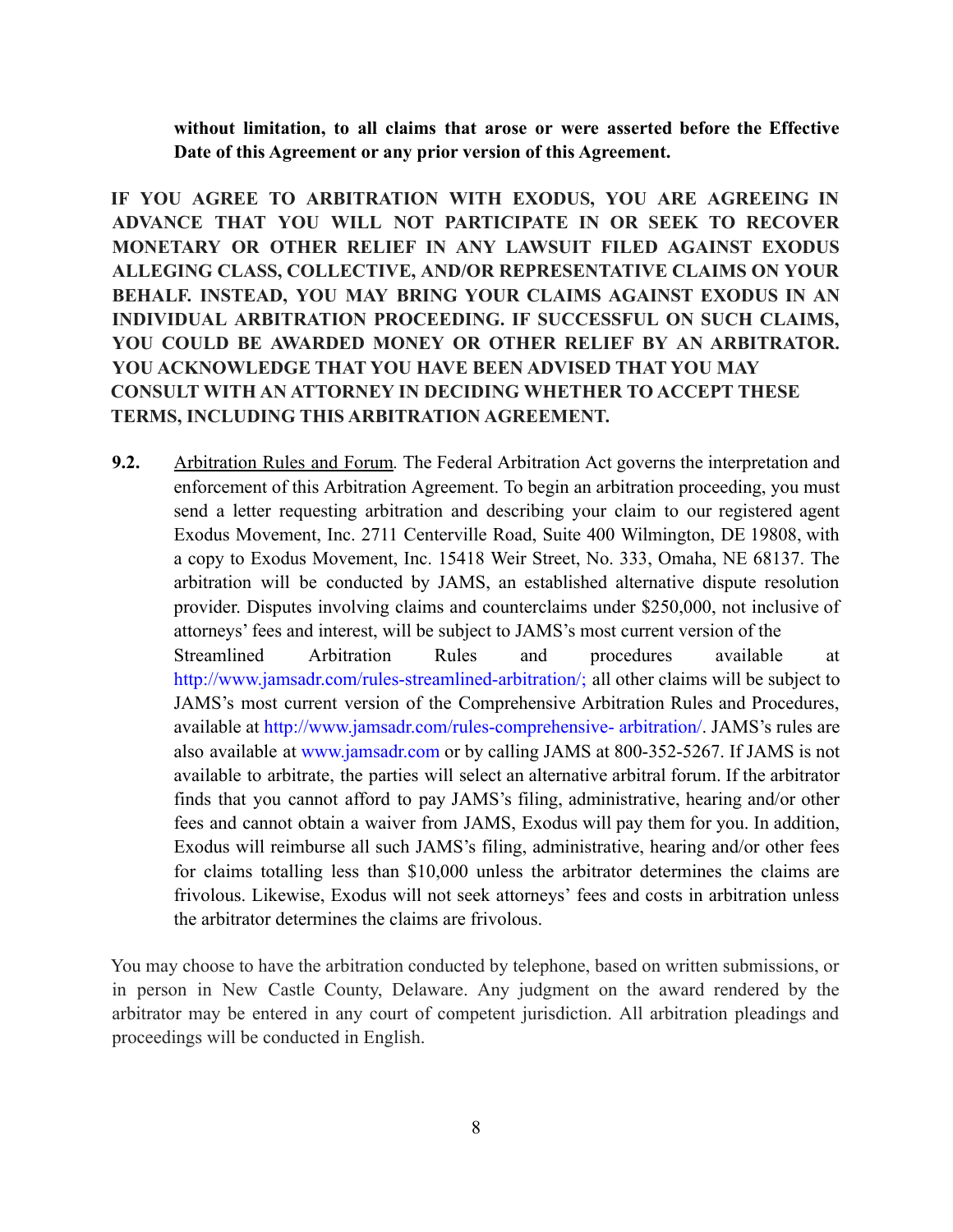- **9.3.** Authority of Arbitrator. The arbitrator, and not any federal, state or local court or agency will have exclusive authority to (a) determine the scope and enforceability of this Arbitration Agreement and (b) resolve any dispute related to the interpretation, applicability, enforceability or formation of this Arbitration Agreement including, but not limited to any claim that all or any part of this Arbitration Agreement is void or voidable. The arbitration will decide the rights and liabilities, if any, of you and Exodus. The arbitration proceeding will not be consolidated with any other matters or joined with any other cases or parties. The arbitrator will have the authority to grant motions dispositive of all or part of any claim. The arbitrator will have the authority to award monetary damages and to grant any non-monetary remedy or relief available to an individual under applicable law, the arbitral forum's rules, and the Agreement (including the Arbitration Agreement). The arbitrator will issue a written award and statement of decision describing the essential findings and conclusions on which the award is based, including the calculation of any damages awarded. The arbitrator has the same authority to award relief on an individual basis that a judge in a court of law would have. The award of the arbitrator is final and binding upon you and us.
- **9.4.** Waiver of Jury Trial. YOU AND EXODUS HEREBY WAIVE ANY CONSTITUTIONAL AND STATUTORY RIGHTS TO SUE IN COURT AND HAVE A TRIAL IN FRONT OF A JUDGE OR A JURY. You and Exodus are instead electing that all claims and disputes will be resolved by arbitration under this Arbitration Agreement, except as specified in Section 10.1 above. An arbitrator can award on an individual basis the same damages and relief as a court and must follow this Agreement as a court would. However, there is no judge or jury in arbitration, and court review of an arbitration award is subject to very limited review.
	- **9.5.** Waiver of Class or Consolidated Actions. ALL CLAIMS AND DISPUTES WITHIN THE SCOPE OF THIS ARBITRATION AGREEMENT MUST BE ARBITRATED ON AN INDIVIDUAL BASIS AND NOT ON A CLASS BASIS, ONLY INDIVIDUAL RELIEF IS AVAILABLE, AND CLAIMS OF MORE THAN ONE CUSTOMER OR USER CANNOT BE ARBITRATED OR CONSOLIDATE WITH THOSE OF ANY OTHER CUSTOMER OR USER. Notwithstanding anything to the contrary herein, (a) representative action for public injunctive relief may be arbitrated on a class basis and (b) in the event that the foregoing sentence is deemed invalid or unenforceable with respect to a particular class or dispute for recovery of damages, neither you nor we are entitled to arbitration and instead claims and disputes will be resolved in a court as set forth in Section 10.7.
- **9.6.** 30-Day Right to Opt Out. You have the right to opt out of this Arbitration Agreement by sending written notice of your decision to opt out to the following address: Exodus Movement, Inc. 15418 Weir Street, No. 333 Omaha, NE 68137, or via email to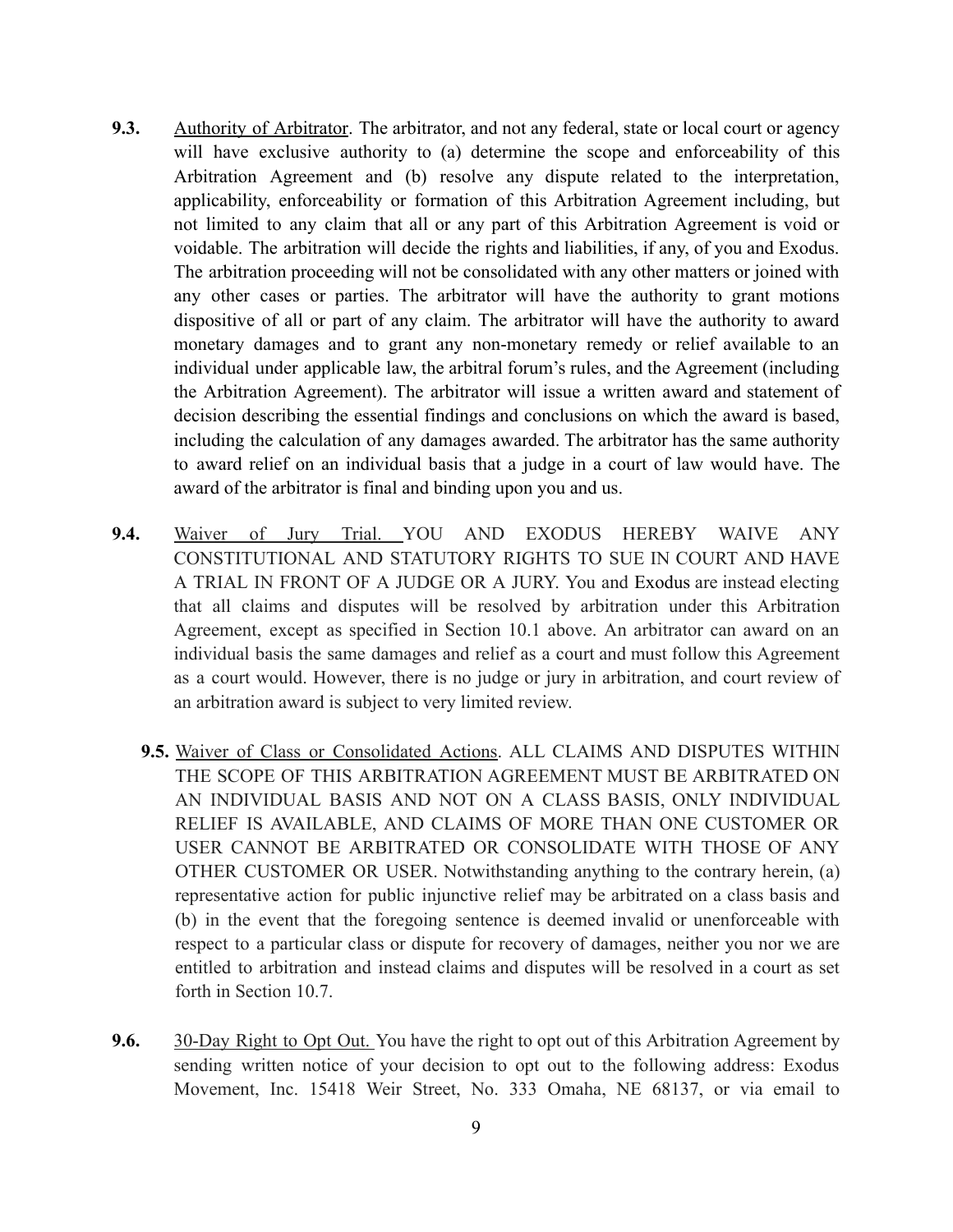support@exodus.io, within 30 days after first becoming subject to this Arbitration Agreement. Notice must include your name and address and an unequivocal statement that you want to opt out of this Arbitration Agreement. If you opt out of this Arbitration Agreement, all other parts of the Terms will continue to apply to you. Opting out of this Arbitration Agreement has no effect on any other arbitration agreements that you may currently have, or may enter in the future, with us.

- **9.7.** Severability*.* If any part of this Arbitration Agreement is found under the law to be invalid or unenforceable, then such part will be of no force and effect and will be severed and the remainder of the Arbitration Agreement will continue in full force and effect.
- **9.8.** Survival of Agreement. This Arbitration Agreement will survive the termination of your relationship with Exodus.
- **9.9.** Modification. Notwithstanding any provision in this Agreement to the contrary, we agree that if Exodus makes any future material change to this Arbitration Agreement, it will not apply to any individual claim(s) that you had already provided notice of to Exodus.

### 10. **General Provisions.**

- **10.1. Electronic Communications.** Communications between you and Exodus use electronic means, whether made via the Site or Services or sent via e-mail, or whether Exodus posts notices on the Site or Services. For contractual purposes, you (1) consent to receive communications from Exodus in an electronic form; and (2) agree that all terms and conditions, agreements, notices, disclosures, and other communications that Exodus provides to you electronically satisfy any legal requirement that such communications would satisfy if it were to be in writing. The foregoing does not affect your statutory rights.
- **10.2. Assignment.** The Terms, and your rights and obligations hereunder, may not be assigned, subcontracted, delegated or otherwise transferred by you without Exodus' prior written consent.
- **10.3. Force Majeure.** Exodus will not be liable for any delay or failure to perform resulting from causes outside its reasonable control, including, but not limited to, acts of God, war, terrorism, riots, embargos, acts of civil or military authorities, fire, floods, accidents, strikes or shortages of transportation facilities, fuel, energy, labor or materials.
- **10.4. Questions, Complaints, Claims.** If you have any questions, complaints or claims with respect to the Site, Services or Software, please contact us at: support@exodus.io or at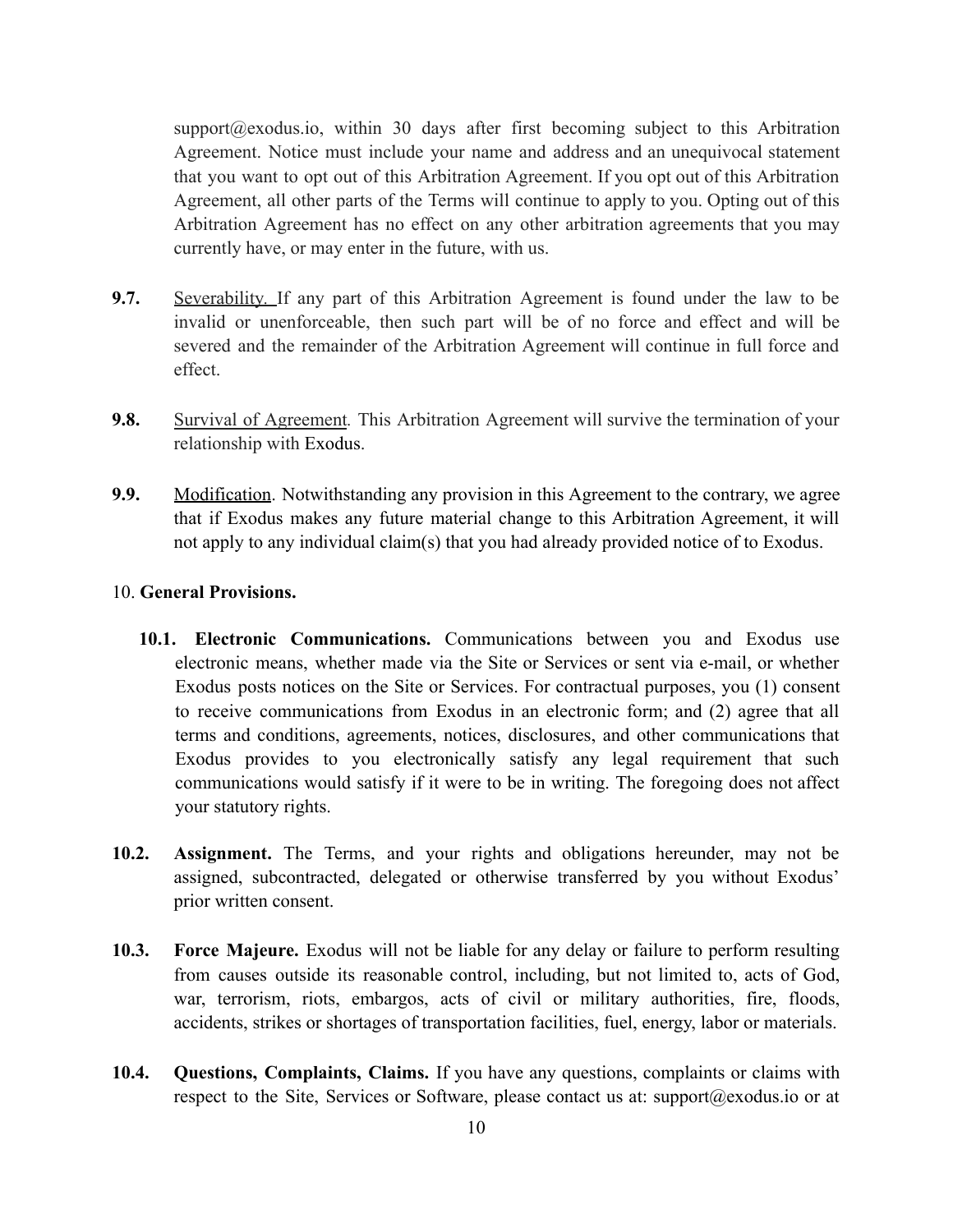Exodus Movement, Inc. 15418 Weir Street, No. 333 Omaha, NE 68137. We will do our best to address your concerns.

- **10.5. Exclusive Venue.** To the extent the parties are permitted under these Terms to initiate litigation in a court, both you and Exodus agree that all claims and disputes arising out of or relating to the Terms will be litigated exclusively in the state or federal courts located in New Castle County, Delaware.
- **10.6. Governing Law.** THE TERMS AND ANY ACTION RELATED THERETO WILL BE GOVERNED AND INTERPRETED BY AND UNDER THE LAWS OF THE STATE OF DELAWARE, CONSISTENT WITH THE FEDERAL ARBITRATION ACT, WITHOUT GIVING EFFECT TO ANY PRINCIPLES THAT PROVIDE FOR THE APPLICATION OF THE LAW OF ANOTHER JURISDICTION. THE UNITED NATIONS CONVENTION ON CONTRACTS FOR THE INTERNATIONAL SALE OF GOODS DOES NOT APPLY TO THESE TERMS.
- **10.7. Notice.** Where Exodus requires that you provide an e-mail address, you are responsible for providing Exodus with your most current e-mail address. In the event that the last e-mail address you provided to Exodus is not valid, or for any reason is not capable of delivering to you any notices required/ permitted by the Terms, Exodus's dispatch of the e-mail containing such notice will nonetheless constitute effective notice. You may give notice to Exodus at the following address: Exodus Movement, Inc. 15418 Weir Street, No. 333, Omaha, NE 68137. Such notice will be deemed given when received by Exodus by letter delivered by nationally recognized overnight delivery service or first class postage prepaid mail at the above address.
- **10.8. Waiver.** Any waiver or failure to enforce any provision of the Terms on one occasion will not be deemed a waiver of any other provision or of such provision on any other occasion.
- **10.9. Severability.** If any portion of these Terms is held invalid or unenforceable, that portion will be construed in a manner to reflect, as nearly as possible, the original intention of the parties, and the remaining portions will remain in full force and effect.
- **10.10. Export Control.** You may not use, export, import, or transfer the Services except as authorized by U.S. law, the laws of the jurisdiction in which you obtained the Services, and any other applicable laws. In particular, but without limitation, the Services may not be exported or re-exported (a) into any United States embargoed countries, or (b) to anyone on the U.S. Treasury Department's list of Specially Designated Nationals or the U.S. Department of Commerce's Denied Person's List or Entity List. By using the Services, you represent and warrant that (i) you are not located in a country that is